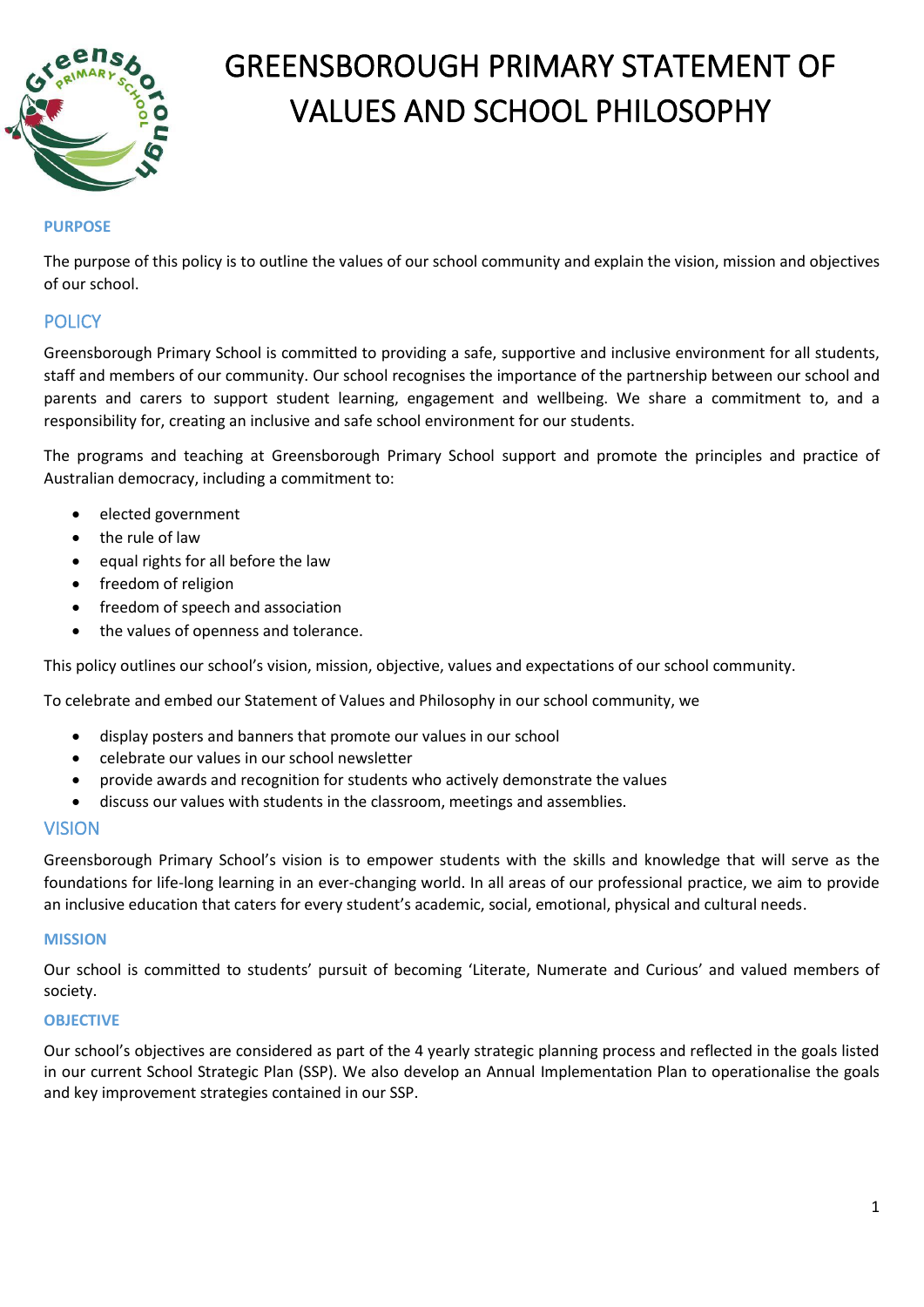# VALUES

The school values cooperation, achievement, respect and empathy. Threading through our values, we believe in encouraging our students in their personal pursuit of excellence, by 'being the best they can be'. We demonstrate and expect high standards in everything we do and we acknowledge that effort is just as important as results.

We cooperate and work together to achieve common goals.

We strive for academic excellence, which means trying our hardest and doing our best.

We respect ourselves, our school and each another, and understand that our attitudes and behaviours have an impact on the people around us.

We model and demonstrate empathy and develop the ability to understand the feelings of others.

## BEHAVIOURAL EXPECTATIONS

Greensborough Primary School acknowledges that the behaviour of staff, parents, carers and students has an impact on our school community and culture.

Staff have a range of expectations around behaviour and must follow our school and Department policies and the Victorian Public Service Code of Conduct and Values. Teaching staff also adhere to the [Victorian Teaching Profession](https://aus01.safelinks.protection.outlook.com/?url=https%3A%2F%2Fwww.vit.vic.edu.au%2F__data%2Fassets%2Fpdf_file%2F0018%2F35604%2FCode-of-Conduct-2016.pdf&data=04%7C01%7CDanica.Murfett%40education.vic.gov.au%7Cb43d1afd7ebb473c81e508d981873340%7Cd96cb3371a8744cfb69b3cec334a4c1f%7C0%7C0%7C637683239979128787%7CUnknown%7CTWFpbGZsb3d8eyJWIjoiMC4wLjAwMDAiLCJQIjoiV2luMzIiLCJBTiI6Ik1haWwiLCJXVCI6Mn0%3D%7C1000&sdata=heJJ%2BZ8GEARC17dMHn1KSHr7h71dVWpSqPJTehqiq0c%3D&reserved=0)  Code of [Conduct.](https://aus01.safelinks.protection.outlook.com/?url=https%3A%2F%2Fwww.vit.vic.edu.au%2F__data%2Fassets%2Fpdf_file%2F0018%2F35604%2FCode-of-Conduct-2016.pdf&data=04%7C01%7CDanica.Murfett%40education.vic.gov.au%7Cb43d1afd7ebb473c81e508d981873340%7Cd96cb3371a8744cfb69b3cec334a4c1f%7C0%7C0%7C637683239979128787%7CUnknown%7CTWFpbGZsb3d8eyJWIjoiMC4wLjAwMDAiLCJQIjoiV2luMzIiLCJBTiI6Ik1haWwiLCJXVCI6Mn0%3D%7C1000&sdata=heJJ%2BZ8GEARC17dMHn1KSHr7h71dVWpSqPJTehqiq0c%3D&reserved=0)

Students are supported by school staff to meet expected standards of behaviour as outlined in our Student Wellbeing and Engagement Policy, Inclusion and Diversity Policy, Bullying Prevention Policy

Information about the expectations on parents and carers to ensure schools remain respectful and inclusive places is outlined in the Department's [Respectful Behaviours within the School Community Policy.](https://www.education.vic.gov.au/Pages/Respectful-Behaviours-within-the-School-Community-Policy.aspx)

# UNREASONABLE BEHAVIOURS

Schools are not public places, and the Principal has the right to permit or deny entry to school grounds (for more information, see our *Visitors Policy*).

Unreasonable behaviour that is demonstrated by school staff, parents, carers, students or members of our school community will not be tolerated at school, or during school activities.

Unreasonable behaviour includes:

- being violent or threatening violence of any kind, including physically intimidating behaviour such as aggressive hand gestures or invading another person's personal space
- speaking or behaving in a rude, aggressive or threatening way, either in person, via email, social media, or over the telephone
- sending demanding, rude, confronting or threatening letters, emails or text messages
- discriminatory or derogatory comments
- the use of social media or public forums to make inappropriate or threatening remarks about the school, staff or students.

Harassment, bullying, violence, aggression, threatening behaviour and unlawful discrimination are unacceptable and will not be tolerated at our school.

Unreasonable behaviour and/or failure to uphold the principles of this *Statement of Values and School Philosophy* may lead to further investigation and the implementation of appropriate consequences by the Principal.

At the Principal's discretion, unreasonable behaviour may be managed by:

- requesting that the parties attend a mediation or counselling sessions
- implementing specific communication protocols
- written warnings
- conditions of entry to school grounds or school activities
- exclusion from school grounds or attendance at school activities